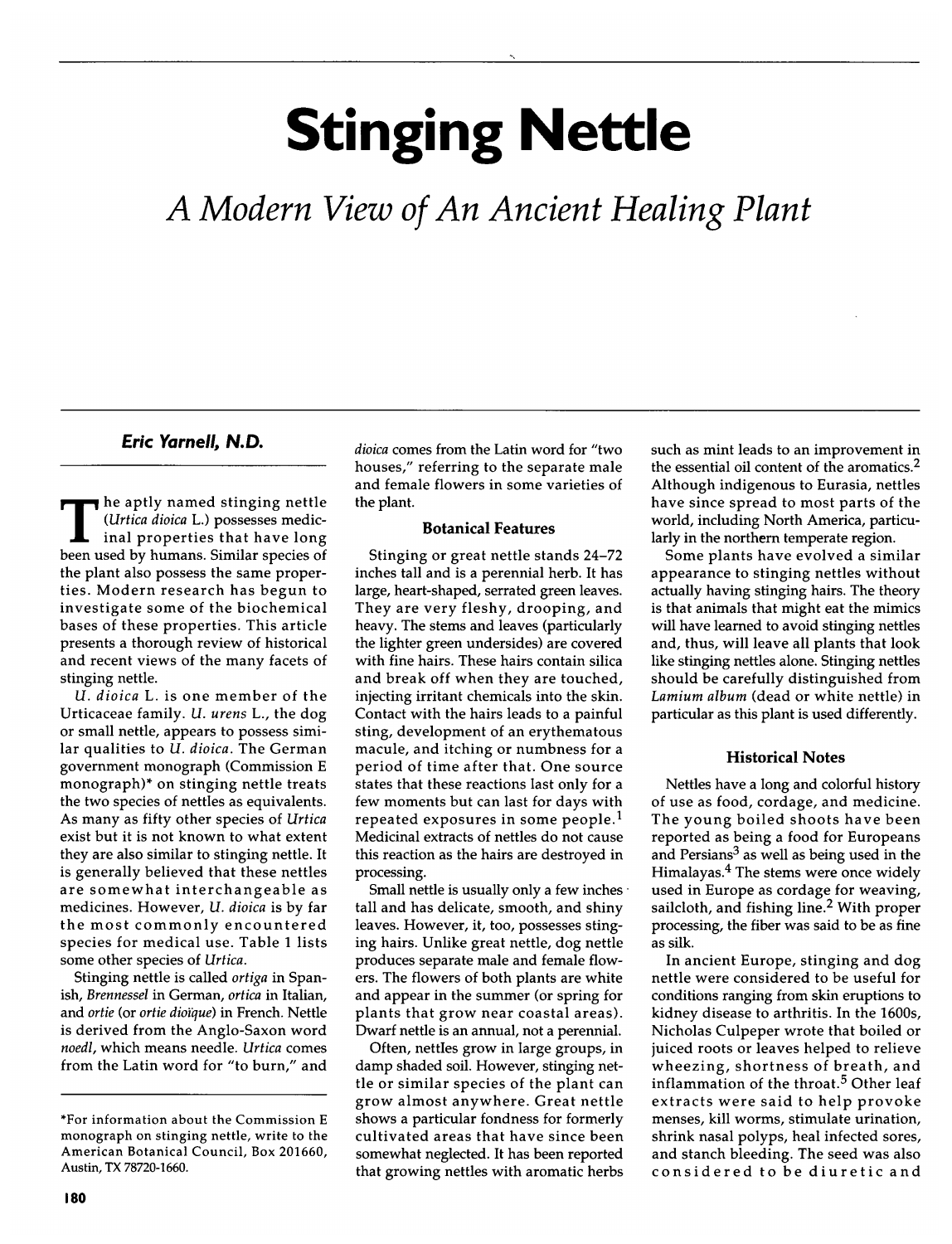# Nettle is reportedly one of the most nutrient-dense herbs in common use.

anthelmintic. Dr. Culpeper also mentioned an ancient practice of applying the fresh mature leaves to the joints for treatment of "gout, sciatic or joint aches."<sup>5</sup>

Eclectic physicians around the turn of the century in the United States employed nettle for the treatment of diarrhea, hemorrhoids, bleeding, nephritis, eczema, chronic colon disease, and urinary gravel.6

Flies are said to dislike nettles. Therefore, some nettle bundles were often kept indoors to dissuade house flies from entering there.

#### **Constituents**

Nettle contains <sup>a</sup> number of compounds and nutrients. The leaf, root, and seed have all been employed in medicine. Therefore, it is important to distinguish as much as possible which compounds are found in which portions of the plant and in what quantities these compounds are found.

Nettle is reportedly one of the most nutrient-dense herbs in common use. Three samples of stinging nettle leaves (each sample taken from <sup>a</sup> different year's harvest) have been reported to contain, on average, eleven nutrients (see Table 2). Zinc and manganese content is affected by soil conditions but this is not necessarily the case with other minerals.7 The leaves are apparently most nutritious but the roots may also have some value. This has yet to be investigated rigorously.

The main active constituents in nettle have yet to be identified. A large number of compounds have been isolated and have been suggested as being beneficial but definitive evidence in humans is lacking. Currently, it appears that hydrophilic components, including lectins and polysaccharides, are most important, particularly in prostate disease.<sup>8</sup> However, hydrophobic constituents have not been ruled as being entirely unimportant.<sup>9</sup> Each class of compounds may have separate effects. A number of possible compounds that might contribute significantly to nettle's therapeutic effects are discussed here. Current knowledge argues strongly in favor of using whole plant preparations clinically.

Beta-sitosterol and similar plant sterols are present in stinging nettle. Isolated beta-sitosterol in high doses (20 mg three times per day) has been shown to reduce symptoms in men with benign prostatic hyperplasia  $(BPH)^{10}$  and, at even higher doses (1 <sup>g</sup> and above per day), to reduce serum cholesterol levels in humans.11 It is unlikely that the much smaller amounts  $(<0.01$  percent)<sup>12</sup> of beta-sitosterol in nettles would have similar benefits. Recent studies in animals have suggested paradoxically that the presence of higher levels of sitosterin, <sup>a</sup> compound that is similar to sitosterol, may actually promote BPH.13 Total protein, carbohydrate, and *U. dioica* agglutinin (UDA, see below) were all associated with less hyperplasia in this study. The steroidal compounds stigmasterol, stigmast-4-en-3-one, and campesterol have been shown to inhibit the prostatic sodium/potassium pump, which might contribute to nettle's effects in BPH.<sup>9</sup>

A potent lectin known as UDA occurs in stinging nettle, particularly in the root. UDA is considered to be unique among plant lectins because of its structure and its ability to induce <sup>a</sup> specific pattern of T-

Urtica dioica.

lymphocyte activity.14 This lectin is very acid- and heat-resistant. Although UDA shares characteristics with so-called bacterial superantigens, it is not <sup>a</sup> pathogenetic constituent. UDA induces cytokine production by <sup>a</sup> subset of <sup>T</sup> lymphocytes and appears to increase numbers of certain CD8+ and CD4+ cells while decreasing the numbers of other cells.15 Mice prone to developing systemic lupus erythematosus do not do so when they are fed UDA.16 UDA possesses significant in vitro antiviral effects, blocking the lethal effects of HIV (types <sup>1</sup> and 2), cytomegalovirus, respiratory syncytial virus, and influenza A viruses on human cells.17 UDA also blocks the binding of epidermal growth factor to its receptor in the prostate, which would theoretically prevent or reduce prostate enlargement.8'12 UDA's effects have not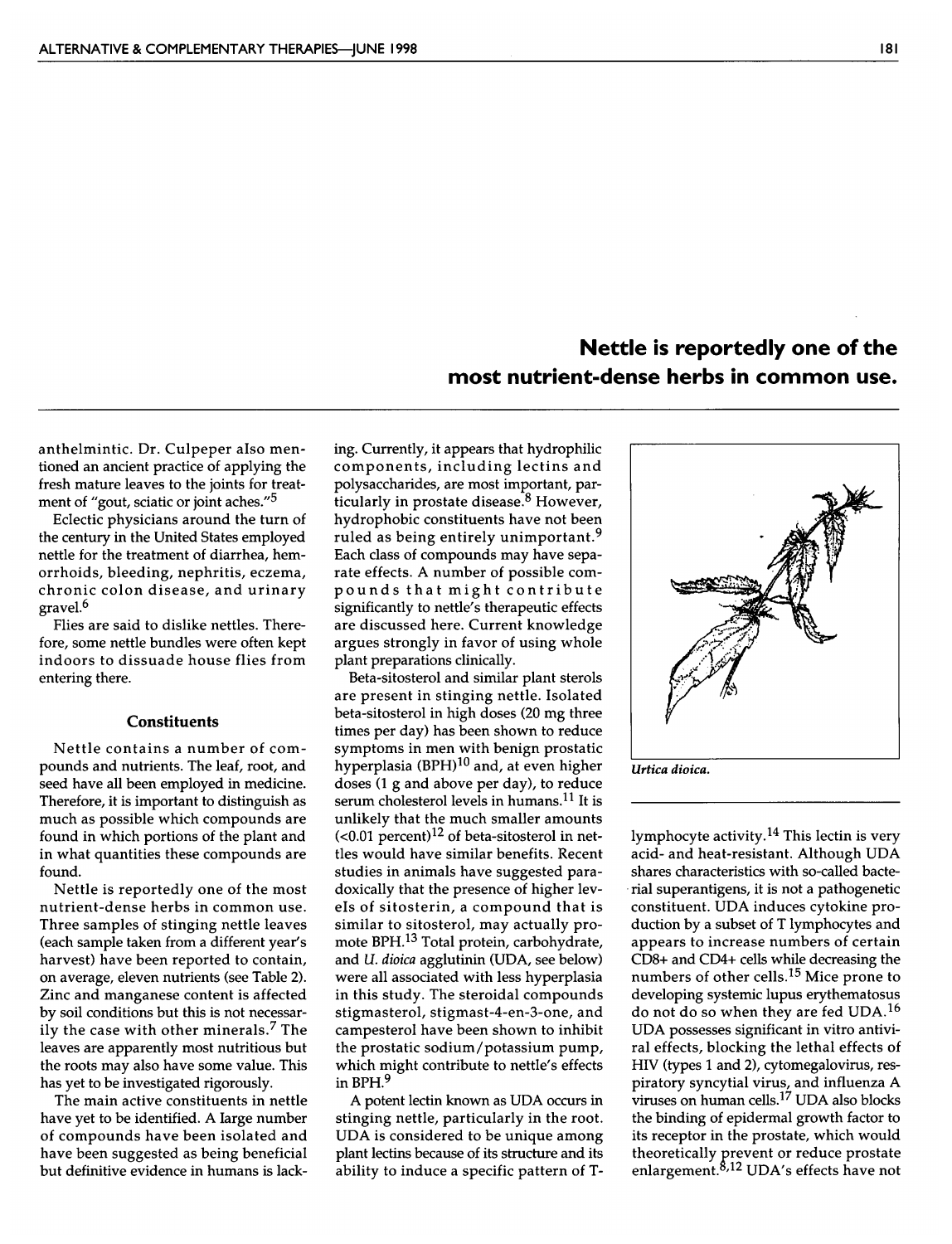# Polysaccharides may exert <sup>a</sup> major portion of nettle's immune actions.

# Table 1. Other Species of the Genus Urtica besides Urtica dioica

| U. cannabina                          | Northeast China             | Leaves as food                                 |
|---------------------------------------|-----------------------------|------------------------------------------------|
| U. crenulata Roxb                     | India                       | Very potent stings                             |
| U. laetevirens Maxim China            |                             | Leaves as food                                 |
| U. parviflora Roxb                    | India, Himalayas            | Shoots as food, treatment for sciatica         |
| U. pilulifera L.                      | India, Central Asia, Europe | Fruit used as galactagogue, root as a diuretic |
| U. stimulans L.                       | India                       | Very potent stings                             |
| U. tuberosa Roxb                      | India                       | Roots as food                                  |
| U. urentissima Blume India, Indonesia |                             | Very potent stings                             |

## Table 2. Selected Nutrient Content of Urtica dioica Leaf

| <b>Nutrient</b> | Content (mg/100 g, 0 moisture)  |
|-----------------|---------------------------------|
| Calcium         | 2900                            |
| Chromium        | 3.0                             |
| Iron            | 42                              |
| Magnesium       | 860                             |
| Potassium       | 1750                            |
| Riboflavin      | 0.43                            |
| Selenium        | 2.2                             |
| <b>Thiamine</b> | 0.54                            |
| Vitamin A       | 15,700 (IU <sup>2</sup> /100 g) |
| Vitamin C       | 83                              |
| <b>Zinc</b>     | 4.7                             |

been confirmed in humans but offer interesting possibilities for explaining the benefits of nettle administration.

#### The Anti-Inflammatory Effect

Caffeic malic acid extracted from nettles has been investigated in comparison to whole-leaf extracts. Both showed significant inhibitory action against lipoxygenase.18 Similar phenolic compounds (caffeic acid, chlorogenic acid) may also exert an anti-inflammatory effect in nettle.

The lignans of nettle present another possibility in the search for major active

constituents. One of the most active constituents appears to be (—)-3,4-divanillyltetrahydrofuran. The proposed mechanism of action of lignans is to block the binding of sex-hormone-binding globulin to testosterone or to the testosterone receptor.19,20 A water extract of nettle has also been shown to have this effect in one study in which UDA, an alcoholic extract, and stigmast-4-en-3-one were shown to be ineffective.21 The roots of nettle are the major source of lignans.

Polysaccharides may exert <sup>a</sup> major portion of nettle's immune actions. Production of tumor necrosis factor (TNF) alpha is stimulated by some of these polysaccharides as are T-lymphocyte activity and complement activation.<sup>8</sup> Studies on these activities were conducted in vitro. A study in mice found the crude polysaccharide extract to be an anti-inflammatory as potent as indomethacin.<sup>8</sup> In contrast to these findings were studies conducted in human blood using whole-leaf extracts of nettle.22 Nettle actually decreased TNF and interleukin-1 beta production by white blood cells. Flavonoids, caffeic malic acid, caffeic acid, and chlorogenic acid isolated from nettles all failed to exert any effect in this assay.

The stinging hairs of nettle contain formic acid, acetic acid, butyric acid, acetylcholine, 5-hydroxytryptamine, histamine, leukotrienes, and <sup>a</sup> resin. All components are thought to contribute to the sting.<sup>23,24</sup> It is also thought that histamine causes the immediate wheal of the sting and that other constituents lead to the prickly sensation and itching, which can last for hours afterward. It is not known how these constituents might account for the observed antirheumatic, antiarthritic effect of topical application of nettles. An analogy to bee-venom therapy, which has been known anecdotally as being beneficial for arthritis, has been suggested but has not been investigated. $\omega$ 

One substance found in nettle, (10-E, 12-Z)-9-hydroxy-10, 12-octadecadienic acid, inhibits aromatase in the prostate.<sup>26</sup> A whole-plant extract combined with Pygeum africanum also inhibits aromatase.27 This enzyme converts testosterone to estradiol and is linked to the pathogenesis of BPH. Other constituents that have been shown to exist in nettle with unknown effects are shown in Table 3. A summary of the major actions of nettle is given in Table 4. All this evidence, taken together, suggests that nettle possesses numerous active constituents that act mildly on <sup>a</sup> number of different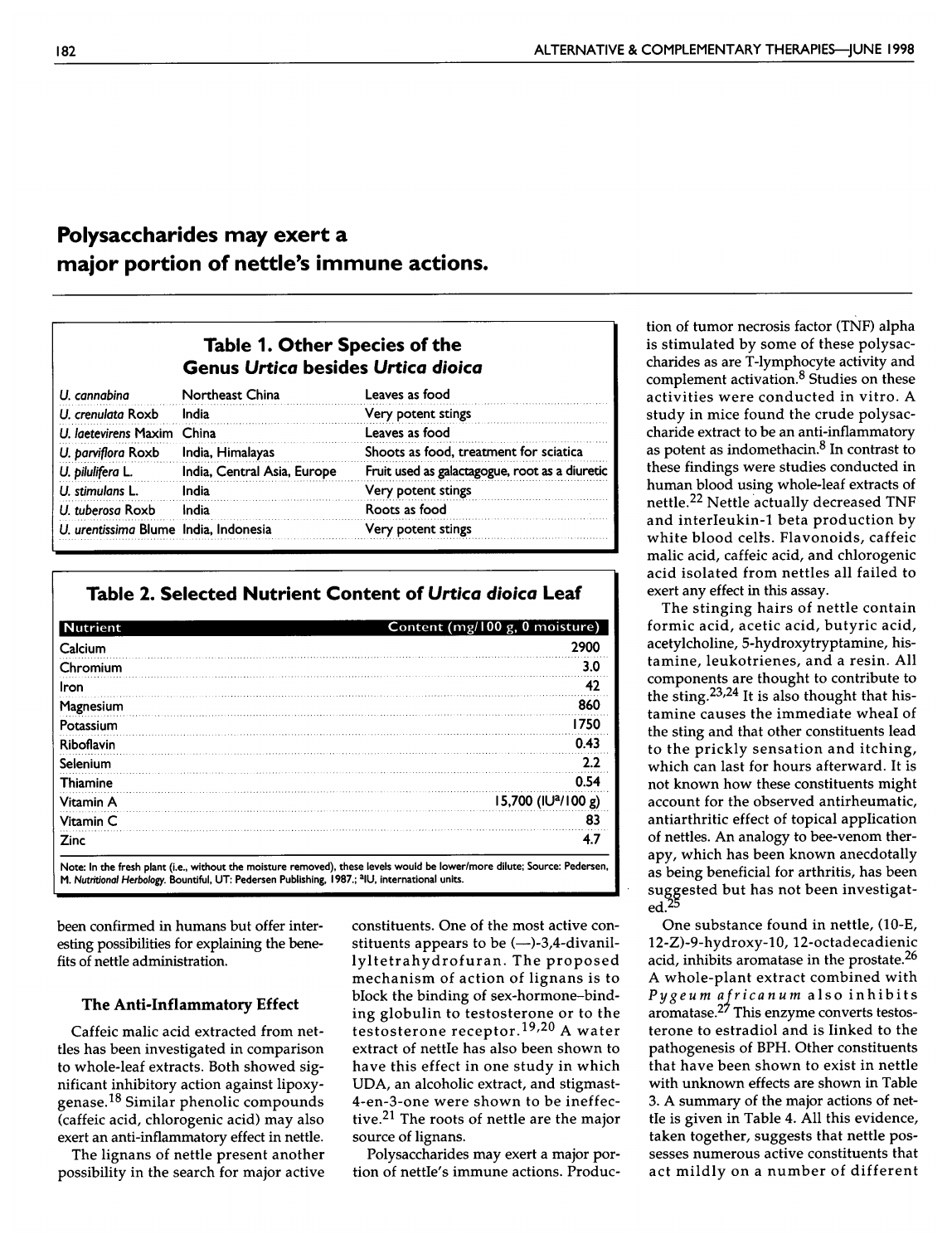# Clinical experience shows nettle to be safe in pregnancy and <sup>a</sup> useful addition to supportive herbal formulae during gestation.

pathogenic mechanisms in disease states to bring about healing.

### Clinical Applications and Safety

Constituents

<sup>A</sup> number of conditions might be amenable to treatment with nettle and its various extracts. Clinical trials have not validated all of these uses. However, the fairly strong agreement between human research and historical uses of nettle suggests that lack of study is more to blame than lack of efficacy in at least some cases. Patient individuality must always be considered for the disease states noted below but nettle does seem to have <sup>a</sup> very broad range of applications.

One of the most overlooked and unresearched aspects of botanical medicine is the nutritional benefit of herbs.28 There are <sup>a</sup> few exceptions, particularly Allium sativum (garlic) and Allium cepa (onion), which are considered to be foods and medicines. Yet, as documented above, nettle leaves and roots have also been used as foods throughout history. In the age of powerful pharmacotherapeutic drugs, such gentle and supportive approaches to medicine have all too often been ignored. Adding nettle to the diet is not exciting and will not yield spectacular results in all but the largest clinical trials because the nutritional benefit will be small (though important) and will accrue only over <sup>a</sup> relatively long period. This is particularly unfortunate because such supportive measures could help to offset the more negative facets of other treatments. For example, nettle as food might prove to be helpful in protecting patients from the adverse effects of radiation therapy or of surgery. But the current medical system is not set up to investigate such cooperative models for the most part.

Because of the highly nurturing aspect of nettle, it will tend to benefit almost every person's condition. There is not <sup>a</sup> patient who does not need general nutri-

| <b>Constituents</b>  | <b>Notes</b>                             | Reference |
|----------------------|------------------------------------------|-----------|
| Glucoquinone         | Possibly hypoglycemic                    |           |
| Glycoprotein         |                                          | a         |
| Terpenes             | Found in roots                           | ь         |
| <b>Phenolics</b>     |                                          |           |
| Homovanillyl alcohol |                                          | c         |
| Vanillin             |                                          | c         |
| Vanillic acid        |                                          |           |
| Glycosides           |                                          | d         |
| Scopoletin           |                                          |           |
| <b>Flavonoids</b>    |                                          |           |
| Isoquercitrin        |                                          |           |
| <b>Rutin</b>         |                                          | е         |
| Kaempferol           |                                          | е         |
| Isorhamnetin         | Found in flowers                         | е         |
| Chlorophyll          | 15.7 mg/100 g in fresh plant             |           |
| Tannic acid          | root $>$ leaf                            |           |
| Gallic acid          | root > leaf                              |           |
| Heavy metals         | Highly variable depending on where grown | g         |
| <b>Pesticides</b>    | Highly variable depending on where grown | n         |

<sup>a</sup>Anderson, S., et al. Water soluble glycoprotein from U*rtica dioica* leaves. Phytochemistry 17:1875–1877, 1978.; <sup>b</sup>Kraus, R. Spiteller, G. Terpene diols and terpene diol glucosides from roots of Urtica dioica. Phytochemistry 30:1203-1206, 1991.; <sup>c</sup>Kraus, R., et al. Phenolic compounds from roots of Urtica dioica. Liebigs Ann Chemie 12:1205-1214. 1990 [in German].; dChaurasia, N., Wichtl, M. Sterols and steryl glycosides from Urtica dioica.] Nat Prod 50:881-885, 1987.; eChaurasia, N., Wichtl, M. Flavonol glycosides from Urtica dioica. Planta Med 53:432-434, 1987.; <sup>f</sup>Duke, J.A. CRC Handbook of Medicinal Herbs. Boca Raton, FL: CRC Press, 1985.; <sup>8</sup>See Ref. 35.; <sup>h</sup>Benecke, R. Residues of pesticides in drugs from wild grown medicinal plants. Pharmazie 42:869-871, 1987.

tional support in order to heal, to stay well, or to become optimally healthy. In addition, nettle is essentially without adverse effects when it is used as <sup>a</sup> medicine, even in relatively high doses (>5 mL of tincture three times per day). Clinical experience shows nettle to be not only safe in pregnancy but also <sup>a</sup> useful addition to supportive herbal formulae during gestation. This directly contradicts animal research that suggests that nettle might stimulate uterine contractions and shows the relative lack of utility of such studies.<sup>29</sup> Nettle is completely safe for use by lactating women and is historically known to promote the flow of

breast milk. Although nettle is <sup>a</sup> traditional therapy for diabetes, two animal studies have found nettle to have <sup>a</sup> slightly hyperglycemic effect.<sup>30,31</sup> No human data (from clinical trials or from empirical sources) support this finding and further research is needed before nettles can be suggested for diabetic patients. A very rare patient may be allergic to nettles, as with any herbal substance. One case of adulterated (with Atropa belladonna [deadly nightshade] leaves) commercial nettle tea causing poisoning in <sup>a</sup> woman in Austria has been reported.<sup>32</sup> Nettle is otherwise completely nontoxic.

Table 3. Miscellaneous Constituents of Urtica dioica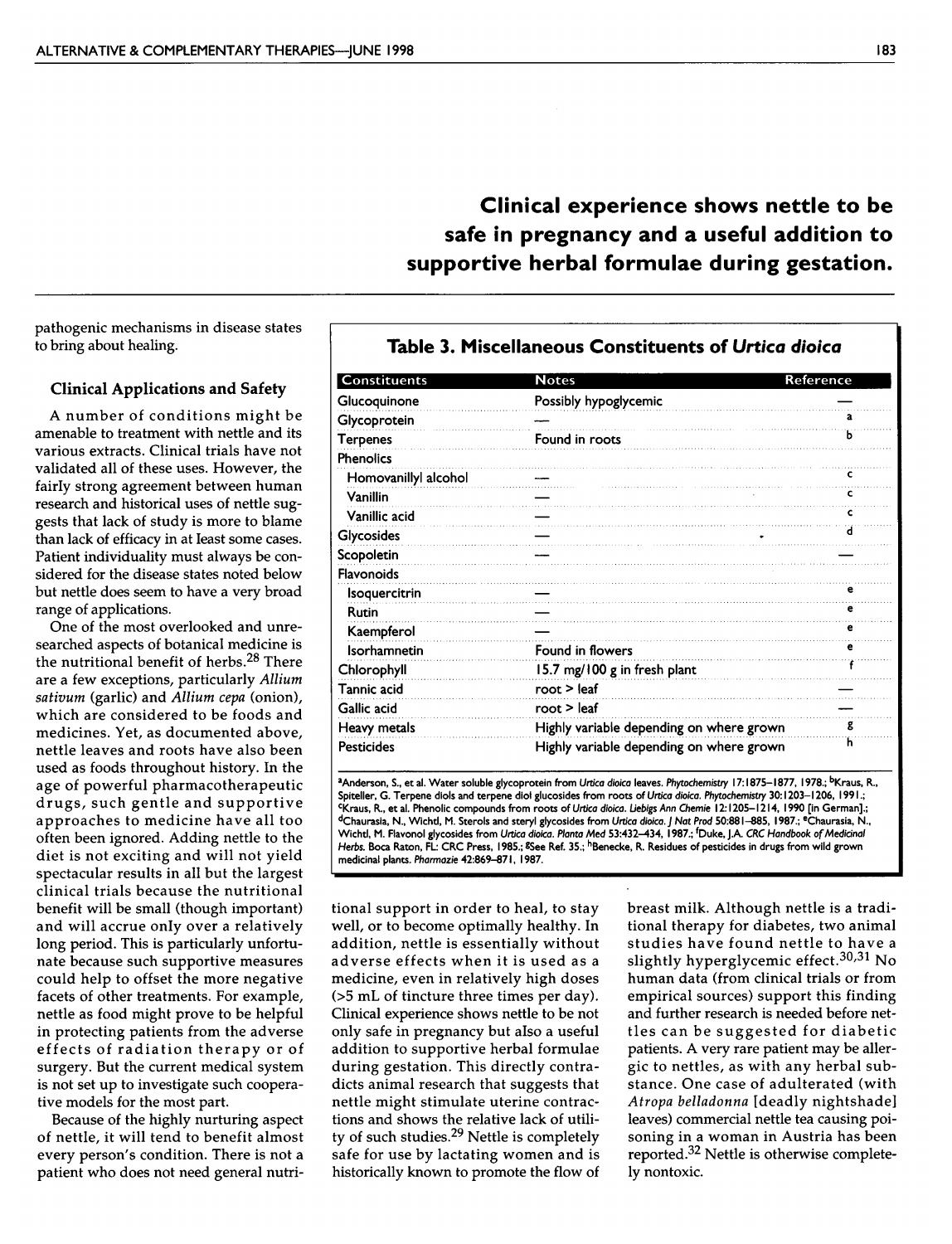# Nettle is believed to counteract acids with its alkalinity and to move toxins out of the body via the urine.

## Table 4. Major Actions of Urtica spp.

| <b>Action</b>                                  | <b>Apparent Active Constituents</b>                            |
|------------------------------------------------|----------------------------------------------------------------|
| <b>Diuretic</b>                                | Unknown                                                        |
| Anti-inflammatory                              | UDA, <sup>a</sup> polysaccharides, sterols, caffeic malic acid |
| Antiviral                                      | UDA, polysaccharides                                           |
| Blocking SHBG <sup>b</sup> activity            | Lignans, sterols                                               |
| Blocking EGF <sup>c</sup> binding to receptors | l INA                                                          |
| Prostatic aromatase inhibition                 | HOA, <sup>d</sup> others unknown                               |
| <b>Nutritive</b>                               | Vitamins, minerals, protein, chlorophyll                       |

<sup>a</sup>UDA, *Urtica dioica* agglutinin.; <sup>p</sup>SHBG, sex-hormone–binding globulin.; <sup>c</sup>EGF, epidermal growth factor.; <sup>o</sup>HOA, (10-E, 12-Z)-9-hydroxy-10, 12-octadecadienic acid.



Nettle-leaf juice has been reported to be diuretic in humans.33 The preeminent German physician/phytotherapist R.F. Weiss cites old animal research showing that nettle leaf is uricosuric.<sup>34</sup> Taraxacum officinale (dandelion) leaf showed <sup>a</sup> similar effect, and these two extremely safe plants are likely to be <sup>a</sup> good combination for this reason. The diuretic effect is beneficial for cardiac edema and venous insufficiency.<sup>33,34</sup> Edema after trauma is another indication.34

## **Detoxifier**

Michael Moore, an herbalist and teacher in Bisbee, Arizona, recommends the juice of the leaf for premenstrual water retention and confirms that this juice does

not stimulate uterine contractions in women. $35$  He contends that dog nettle is particularly effective for reducing irritative (but not infective) urethritis or cystitis compared to great nettle. He also mentions the belief that toxins (often acids) in the body's system produce chronic inflammatory conditions, such as skin diseases and arthritis, and that nettle is believed to counteract the acids with its alkalinity and to move toxins out of the body via the urine. The concept of endotoxemia causing disease has been discussed more in other literature and is beyond the scope of this article.<sup>36</sup> However, there is clear evidence for this concept in extreme situations, such as major surgery,<sup>37</sup> and the importance of this concept cannot be discounted. This concept, as well as the role of nettle in the prevention or treatment of endotoxemia, has not been subjected to direct, controlled study.

The treatment of allergic conditions by nettle remains as an area of interest. One weak, double-blind, placebo-controlled trial showed symptomatic improvement using 300-mg capsules of freeze-dried extracts at the onset of symptoms.38 Generally, nettles have only <sup>a</sup> moderate effect on allergic reactions. Nettle is therefore probably best combined with other botanicals, including Ephedra sinica (ma huang), Sambucus nigra (elderberry), Euphrasia officinales (eyebright), and/or Ambrosia ambrosioides (ragweed).

#### BPH and Nettle Root

A modern finding, apparently dating from the observations of <sup>a</sup> German physician named Ruckle in 1950, has been that stinging nettle is beneficial for men with BPH.<sup>8</sup> The roots—not the leaves—have been used in this regard. Extensive research has been directed toward determining which constituents exert which actions in the prostate, as documented above.

At least four double-blind human studies have also been conducted. One study compared two doses of nettle in combination with P. africanum, another well-researched plant medicine for BPH.39 One group of <sup>72</sup> men took two capsules twice <sup>a</sup> day of <sup>300</sup> mg of <sup>a</sup> 5:1 extract of nettle root and <sup>25</sup> mg of <sup>a</sup> 200:1 P. africanum bark extract. A second group of <sup>72</sup> men took half as much of these preparations. Both doses led to significant symptomatic improvement after <sup>28</sup> and <sup>56</sup> days. There were no adverse effects that were sufficient to cause discontinuation of treatment in this study population. Another controlled study found that nettle was beneficial in combination with alpha-blockers.40 A third study showed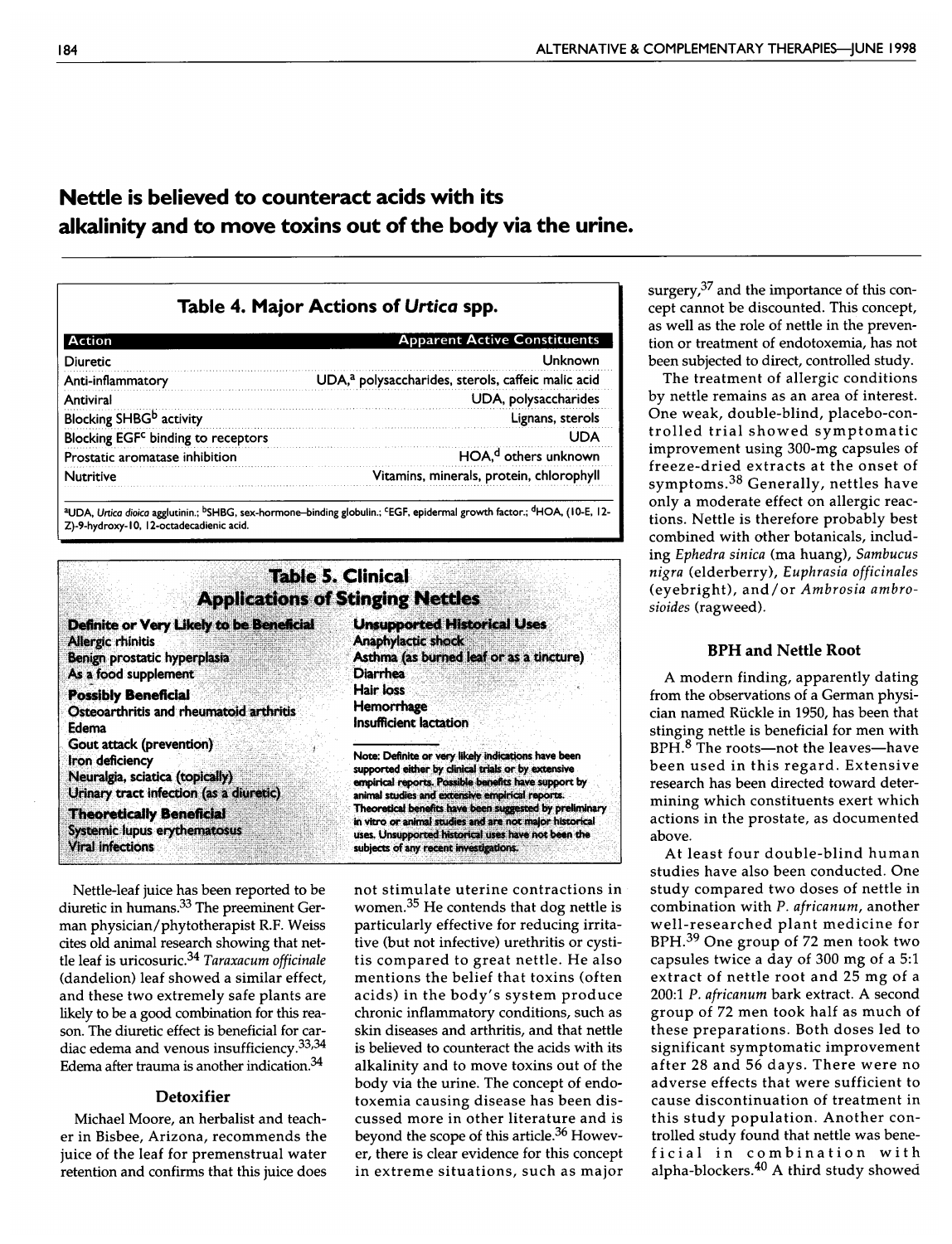# The topical application of fresh nettles as <sup>a</sup> counterirritant for patients with arthritis has <sup>a</sup> long history.

a benefit of root extract over placebo.<sup>41</sup> The fourth study was <sup>a</sup> double-blind comparison of <sup>a</sup> combination of Sereona repens and U. dioica roots with finasteride (Prosear,® Merck & Co., West Point, Pennsylvania) in <sup>543</sup> men over <sup>48</sup> weeks.42 Both treatment groups in the study showed <sup>a</sup> similar degree of symptomatic improvement. There were more serious adverse effects in the finasteride group compared to the phytotherapy group, including erectile dysfunction and headache.

A number of open studies have also been performed and have been uniformly positive for treatment of patients with BPH.43-49 One study involving <sup>67</sup> men used <sup>a</sup> tincture of <sup>a</sup> combination of roots of U. dioica and U. urens at <sup>a</sup> dose of <sup>5</sup> mL three times per day.50 Men who had fewer than four episodes of nocturnal urination at the outset of this study improved the most during the 3-week trial period. Taken together with the controlled trials, these results strongly support nettle as <sup>a</sup> safe and effective therapy for men with mild-to-moderate BPH.

#### Topical Nettles and Dosing

The topical application of fresh nettles as <sup>a</sup> counterirritant for patients with arthritis has <sup>a</sup> long history. Weiss mentions this approach for lower back pain, sciatica, chronic tendinitis, and sprains as well.34 This should be attempted only after it has been determined that the patient is not highly reactive to nettle stings (usually patients are not highly reactive to nettle stings). The stings will tend to become less painful over time, although some sources have stated that the stings can become more painful.1 While topical nettles have not been rigorously investigated, two case studies have been reported.<sup>51</sup> The first was of an 81-year-old man who greatly reduced the pain from his hip osteoarthritis by applying stinging nettle. The other case involved <sup>a</sup> woman who treated her arthritic fingers in <sup>a</sup> similar manner.

Patients with a number of other conditions are said to be benefitted by nettle administration; again, these reports are without scientific investigation. These applications are summarized, along with the indications already mentioned, in Table 5.

The typical dose of nettle juice is <sup>1</sup> tbsp (15 mL) in 4-6 oz of water three times per day, particularly for the diuretic effect. Dried leaves can be shaken onto food as seasoning. Steamed (for 10-15 minutes), leaves can be eaten or added to soup. They taste better and the minerals may be absorbed better if the leaves are taken with some vinegar or lemon juice. Tincture of the leaf or root can be taken at a dose of  $1/2$  -1 tsp (2-5 mL) three times per day or as part of <sup>a</sup> formula with other herbs. A cup of nettle tea can be made by adding 2-3 tsp of herb to <sup>1</sup> pint of boiling water and then allowing the mixture to steep for 10-15 minutes. Three cups or more per day should be taken. For BPH, <sup>a</sup> decoction of the root is used instead. To make one cup of tea, boil 2-3 tsp of root. Freeze-dried preparations of the herb in capsules generally are available in 240-300 mg amounts. Patients should take 1-2 capsules three times per day.

#### Conclusion

The humble and sometimes maligned nettle remains as <sup>a</sup> useful and extremely safe herbal medicine. Modern research has confirmed quite <sup>a</sup> few of the folk uses of the leaf and root. Further work is necessary to determine the active constituents as well as to clarify the therapeutic efficacy of the plant. Of particular importance for future research are nettle's use as <sup>a</sup> diuretic, as <sup>a</sup> nutritive food, and as <sup>a</sup> topical preparation.

#### References

1. Urtica dioica poisoning. January 12, 1996. http://res.agr.ca/

2. Foster, S. Herbal Renaissance. Salt Lake City: Gibbs-Smith Publisher, 1993.

3. Hedrick, U.P. (ed.), Sturtevant's Edible Plants of the World. New York: Dover Publications, <sup>1972</sup> [original version 1919].

4. Freedman, R. Famine foods: Urticaceae. 1998.http://www.hort.purdue.edu/newcrop/fa minefoods/ff families/URTICACEAE.html

5. Culpeper, N. Culpeper's Complete Herbal and English Physician Enlarged. Hertfordshire, UK: Wordsworth Editions, Ltd., <sup>1995</sup> [original version 1653].

6. Felter, H., Lloyd, J.U. King's American Dispensatory, 18th ed. Sandy, OR: Eclectic Medical Publications, <sup>1983</sup> [original version 1898].

7. Tack, F.M., Verloo, M.G. Metal contents in stinging nettle (Urtica dioica L.) as affected by soil characteristics. Sei Total Environ 192:31-39, 1996.

8. Wagner, H., Wilier, F., Samtleben, R., Boos, G. Search for the antiprostatic principle of stinging nettle (Urtica dioica) roots. Phytomedicine 1:213-224, 1994.

9. Hirano, T., Homma, M., Oka, K. Effects of stinging nettle root extracts and their steroidal components on the Na+, K+, K+-ATPase of the benign prostatic hyperplasia. Planta Med 60:30-33,1994.

10. Berges, R.R., Windeler,}., Trampisch, HJ., et al. Randomised, placebo-controlled, doubleblind clinical trial of beta-sitosterol in patients with benign prostatic hyperplasia. [Lancet](http://online.liebertpub.com/action/showLinks?pmid=7540705&crossref=10.1016%2FS0140-6736%2895%2991085-9) 345:1529-1532,1995.

11. Pelletier, X., Belbraouet, S., Mirabel, D., et al. A diet moderately enriched in phytosterols lowers plasma cholesterol concentrations in normocholesterolemic humans. Ann Nutr Metab 39:291-295,1995.

12. Wagner, H., Geiger, W.N., Boos, G., Samtleben, R. Studies on the binding of Urtica dioica agglutinin (UDA) and other lectins in an in vitro epidermal growth factor receptor test. Phytomedicine 2:287-290, 1995.

13. Lichius, J.J., Muth, C. The inhibiting effects of Urtica dioica root extracts on experimentally induced prostatic hyperplasia in the mouse. Planta Med 63:307-310,1997.

14. Galelli, A., Truffa-Bachi, P. Urtica dioica agglutinin: A superantigenic lectin from stinging nettle rhizome [review]. *J Immunol* 151(4):1821-1831,1993.

15. Le Moal, M.A., Colle, J.H., Galelli, A., Truffa-Bachi, P. Mouse T-lymphocyte activation by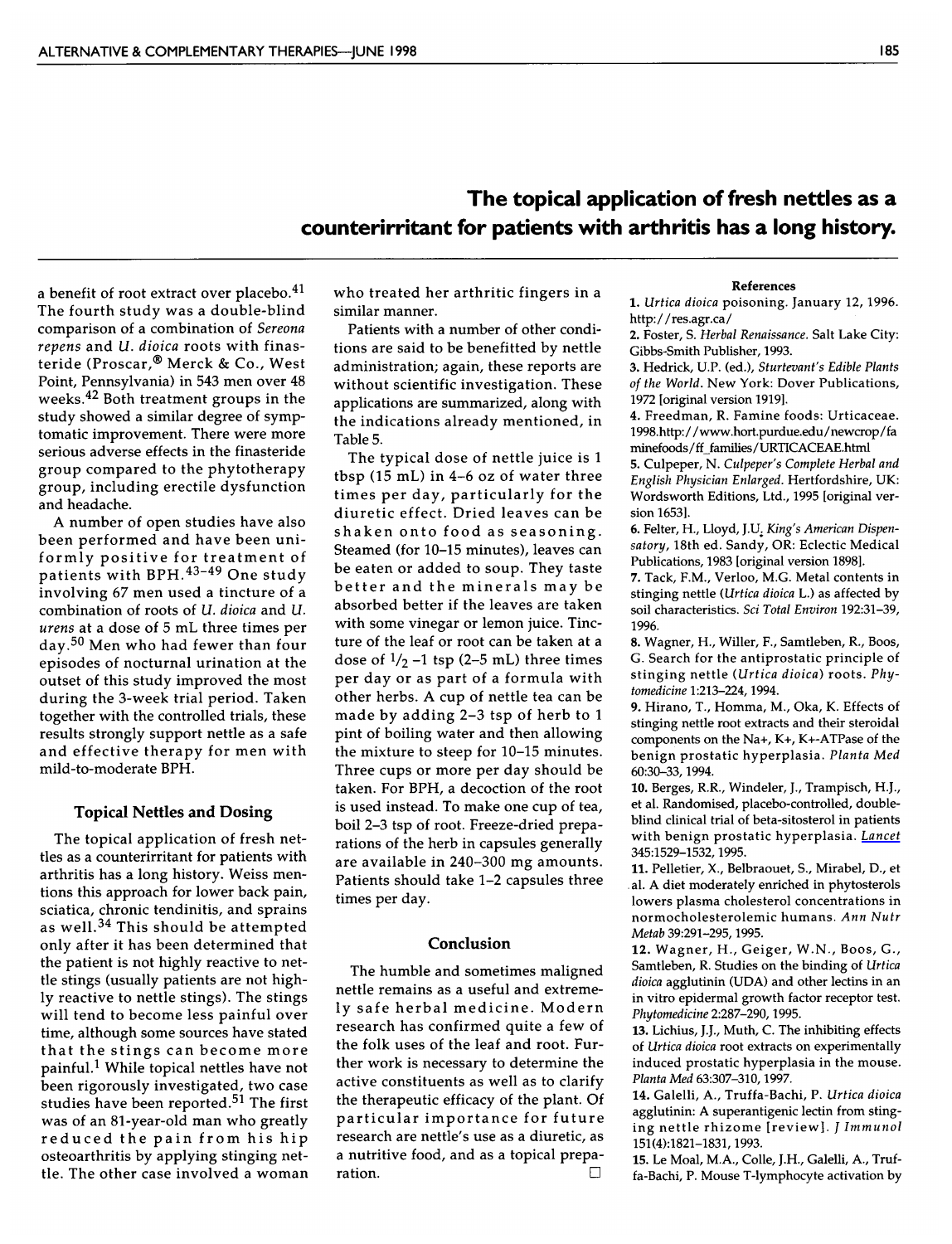Urtica dioica agglutinin: II. Original pattern of cell activation and cytokine production induced by UDA. Res Immunol 143(7):701-709, 1992.

16. Musette, P., Galelli, A., Chabre, H., et al. Urtica dioica agglutinin, <sup>a</sup> V beta 8.3-specific superantigen, prevents the development of the systemic lupus erythematosus-like pathology of MRL Ipr/lpr mice. Eur <sup>J</sup> Immunol 26(8):1707-1711,1996.

17. Balzarini, J., Neyts, }., Schols, D., et al. The mannose-specific plant lectins from Cymbidium hybrid and Epipactis helleborine and the (Nacetylglucosamine)n-specific plant lectin from Urtica dioica are potent and selective inhibitors of human immunodeficiency virus and cytomegalovirus replication in vitro. [Antiviral](http://online.liebertpub.com/action/showLinks?crossref=10.1016%2F0166-3542%2892%2990038-7) [Res](http://online.liebertpub.com/action/showLinks?crossref=10.1016%2F0166-3542%2892%2990038-7) 18(2):191-207,1992.

18. Obertreis, B., Giller, K., Teucher, T., et al. Antiphlogistic effects of Urtica dioica folia extract in comparison to caffeic malic acid. [Arzneim](http://online.liebertpub.com/action/showLinks?pmid=8821518) Forsch 46:52-56,1996 [in German].

19. Schöttner, M., Gansser, D., Spiteller, G. Lignans from the roots of Urtica dioica and their metabolites bind to human sex hormone binding globulin (SHBG). [Planta](http://online.liebertpub.com/action/showLinks?pmid=9434605&crossref=10.1055%2Fs-2006-957756) Med 63:529-532, 1997.

20. Gansser, D., Spiteller, G. Plant constituents interfering with human sex hormone-binding globulin: Evaluation of <sup>a</sup> test method and its application to Urtica dioica root extracts. <sup>Z</sup> Naturforsch 50C:98-104,1994.

21. Hryb, D.J., Khan, M.S., Romas, N.A., Rosner, W. The effect of extracts of the roots of the stinging nettle (Urtica dioica) on the interaction of SHBG with its receptor on human prostatic membranes. Planta Med 61(1):31-32, 1995.

22. Obertreis, B., Ruttkowski, T., Teucher, T., et al. Ex-vivo in-vitro inhibition of lipopolysaccharide stimulated tumor necrosis factor-alpha and interleukin-1 beta secretion in human whole blood by extractum Urticae dioicase foliorum. Arzneim Forsch 46:389-394,1996.

23. Emmelin, N., Feldberg, W. Distribution of acetylcholine and histamine in nettle plants. New Phytologist 143-148, 1949.

24. Collier, H.O.J., Chesher, G.B. Identification of 5-hydroxytryptamine in the sting of the nettle. BrJ Pharmacol 11:186-189,1956.

25. Czarnetzki, B.M., Thiele, T., Rosenbach, T. Immunoreactive leukotrienes in nettle plants (Urtica urens). Int Arch Allergy Appl Immunol 91(1):43-46,1990.

26. Kraus, R., Spiteller, G., Bartsch, W. (10-E, 12Z)-9-hydroxy-10, 12-octadecadienic acid, an aromatase-inhibiting substance from the root extract of Urtica dioica. Liebigs Ann Chemie 19:335-339,1991 [in German].

27. Hartman, R.W., Mark, M., Soldati, F. Inhibition of 5 $\alpha$ -reductase and aromatase by PHL-00801 (Prostatonin), a combination of PY 102 (Pygeum africanum) and UR <sup>102</sup> (Urtica dioica) extracts. Phytomedicine 3(2):121-128,1996.

28. Hughes, R.E., Ellery, P., Harry, T. et al. The dietary potential of the common nettle [review]. / Sei Food Agrie 31(12):1279-1286, 1980.

29. Patten, G. Urtica [review]. Austral <sup>J</sup> Med Herbalism 5:5-13,1993.

30. Román-Ramos, R., Alarcón-Aguilar, F., Lara-Lemus, A., Flores-Saenz, J.L. Hypoglycémie effect of plants used in Mexico as antidiabetics. Arch Med Res 23(l):59-64,1992.

31. Swanston-Flatt, S.K., Day, C., Flatt, P.R., et al. Glycaemic effects of traditional European plant treatments for diabetes: Studies in normal and streptozoticin diabetic mice. Diabetes Res 10:69-73,1989.

32. Scholz, H., Kascha, S., Zingerle, H. Atropine poisoning by "good health tea." Fortschr Med 98:1525-1526,1980 [in German].

33. Kirchoff, H.W. Nettle juice as <sup>a</sup> diuretic. Z Phytother 4:621-626,1983 [in German],

34. Weiss, R.F. (transi. Meuss, A.R.). Herbal Medicine, 6th ed. Gothenburg, Sweden: Ab Arcanum, and Beaconsfield, UK: Beaconsfield Publishers, Ltd., 1985 and 1988.

35. Moore, M. Medicinal Plants of the Pacific West. Santa Fe: Red Crane Books, 1993.

36. Zeff, J.L. The process of healing: A unifying theory of naturopathic medicine. J Naturopathic Med 7(1):122-125, 1997.

37. Baue, A.E. The role of the gut in the development of multiple organ dysfunction in cardiothoracic patients [review]. Ann Thoracic Swrg 55(4):822-829,1993.

38. Mittman, P. Randomized, double-blind study of freeze-dried Urtica dioica in the treatment of allergic rhinitis. [Planta](http://online.liebertpub.com/action/showLinks?pmid=2192379&crossref=10.1055%2Fs-2006-960881) Med 56:44-47, 1990.

39. Krzeski, T., Kazón, M., Borkowski, A., et al. Combined extracts of Urtica dioica and Pygeum africanum in the treatment of benign prostatic hyperplasia: Double-blind comparison of two doses. Clin Ther 15(6):1011-1020, 1993.

40. Neumann, H.G. Combination therapy of benign prostatic hyperplasia (BPH) with phytotherapy and selective alphal-blockade. Urologe <sup>B</sup> 33:384-385,1993 [in German].

41. Vontobel, H.P., Herzog, R., Rutishauser, G., Kres, H. Results of <sup>a</sup> double-blind study on the effectiveness of ERU capsules in the conservative treatment of benign prostatic hyperplasia. Urologe A 24:49-51,1985.

42. Sokeland, }., Albrecht, J. Combination of Sabal and Urtica extract vs. finasteride in benign prostatic hyperplasia (Aiken stages I to II): Comparison of therapeutic effectiveness in <sup>a</sup> one-year double-blind study. Urologe <sup>A</sup> 36(4):327-333,1997 [in German].

43. Djulepa, J. Two-year experience in the treatment of prostate syndromes. Artzl Praxis 63:2199,1982 [in German].

44. Feiber, H. Sonographic course of observation of the influence of medical therapy of benign prostatic hyperplasia (BPH). Klin Exp Urol 19:75-82,1988 [in German].

45. Friesen, A. Statistical analysis of a multicenter, long-term study with ERU. Klin Exp Urol 19:121-130,1988 [in German].

46. Stahl, H.P. The therapy of prostatic nocturia with standardized extract root of Urtica (ERU). Z Allg Med 60:128-132,1984.

47. Tosch, U., Müssiggang, H. Medical treatment of benign prostatic hyperplasia. Euromedicine 23:334-336,1983 [in German].

48. Schneider, H.J., Honold, E., Masuhr, T. Treatment of benign prostatic hyperplasia: Results of <sup>a</sup> treatment study with the phytogenic combination of Sabal extract WE <sup>1473</sup> and Urtica extract WS <sup>1031</sup> in urologie specialty practices. Fortschr Med 113(3):37-40, <sup>1995</sup> [in German].

49. Barsom, S., Bettermann, A.A. Prostate adenoma: Conservative therapy with Urtica extract. Harefuah 55(33):1947-1950, <sup>1979</sup> [in German].

50. Belaiche, P., Lievoux, O. Clinical studies on the palliative treatment of prostatic adenoma with extract of Urtica root. Phytother Res 5:267-269,1991.

51. Randall, C.F. Stinging nettles for osteoarthritis pain of the hip. Br <sup>J</sup> Gen Pract 44:533-534,1994.

Eric Yarnell, N.D., is <sup>a</sup> private practitioner in Sedona, Arizona. He is on the board of the Botanical Medicine Academy, <sup>a</sup> specialty board for using medicinal herbs.

To order reprints of this article, write to or call: Karen Ballen, ALTERNATIVE & COMPLE-MENTARY THERAPIES, Mary Ann Liebert, Inc., <sup>2</sup> Madison Avenue, Larchmont, NY 10538- 1962, (914) 834-3100.